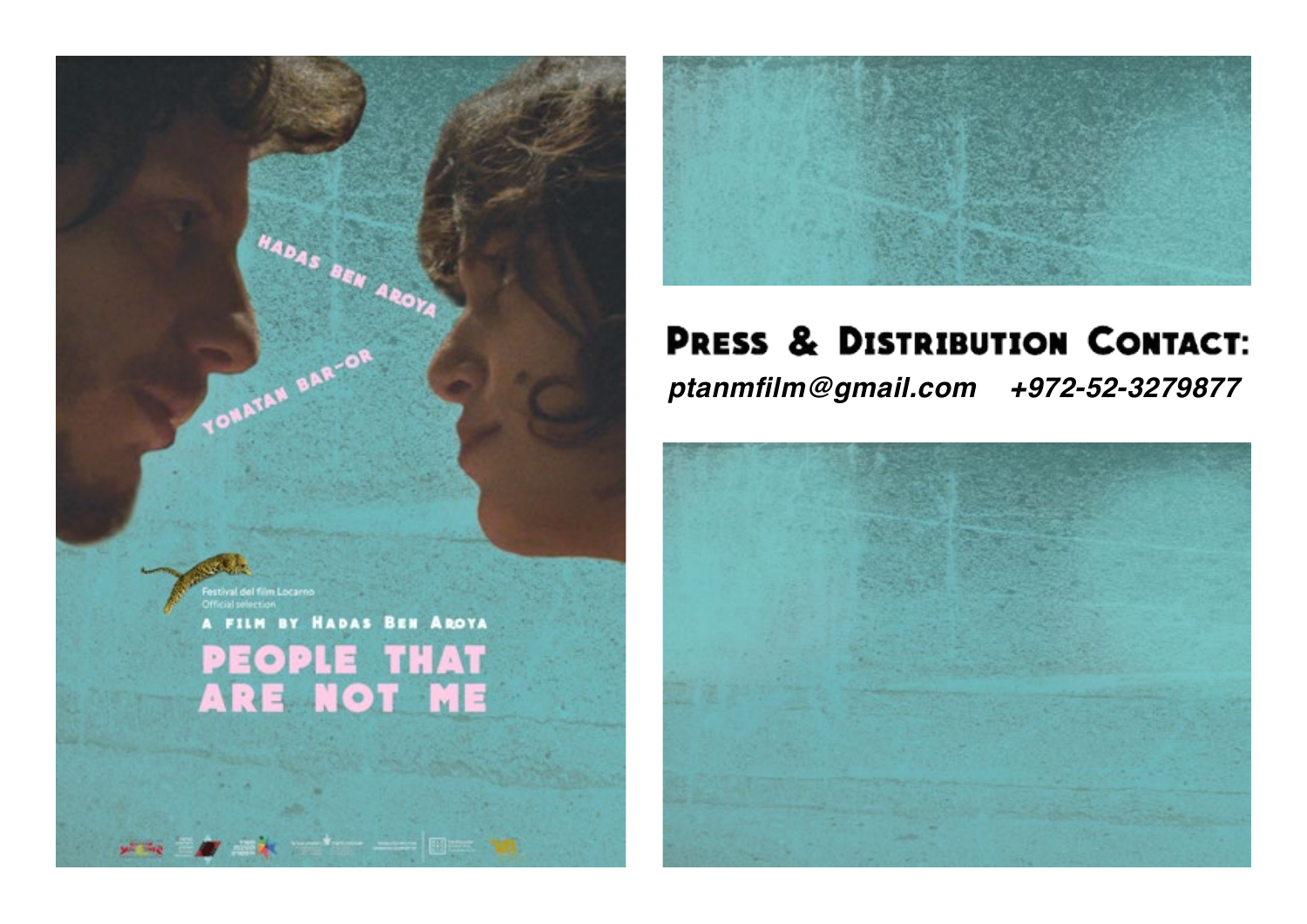

### ANASHIM SHEHEM LO ANI \ PEOPLE THAT ARE NOT ME

**Feature, Narrative Fiction**

**80 minutes**

**Colour | 1:2.39 | DCP 24fps | Surround 5.1**

**Shooting Format - 2K**

**Production Locations - Israel Comedy, Drama, Romance, Women, Indie, Urban Date of Project Completion - August 2016 Dialogue Language - Hebrew**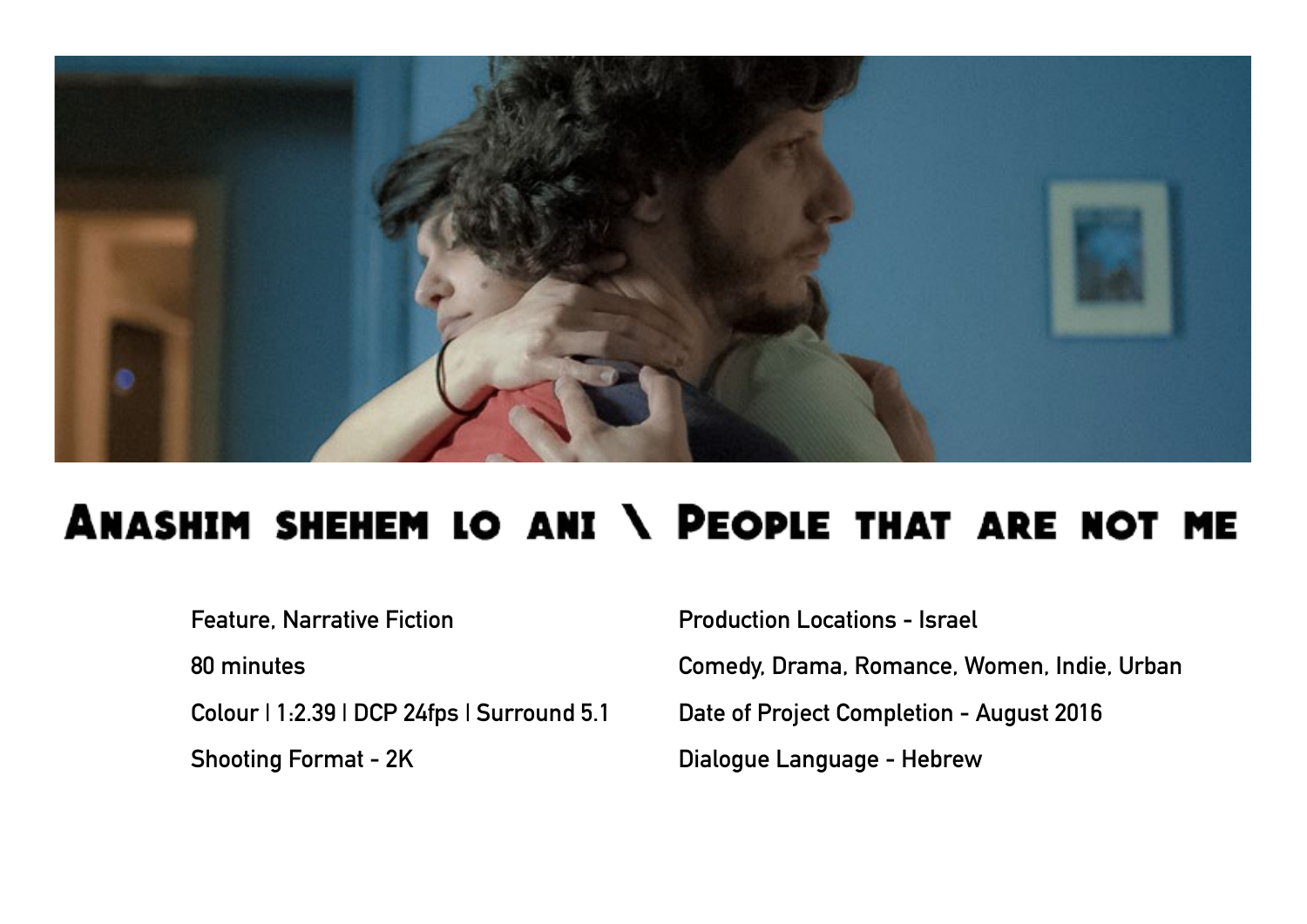## **SYNOPSIS**

**Joy can't let go of her ex, can't fall in love with the new guy, and can't stop sleeping around with strangers.**

**This is a story about young people in Tel Aviv who yearn for intimacy and are also terrified by it; who talk endlessly but never say anything authentic**.

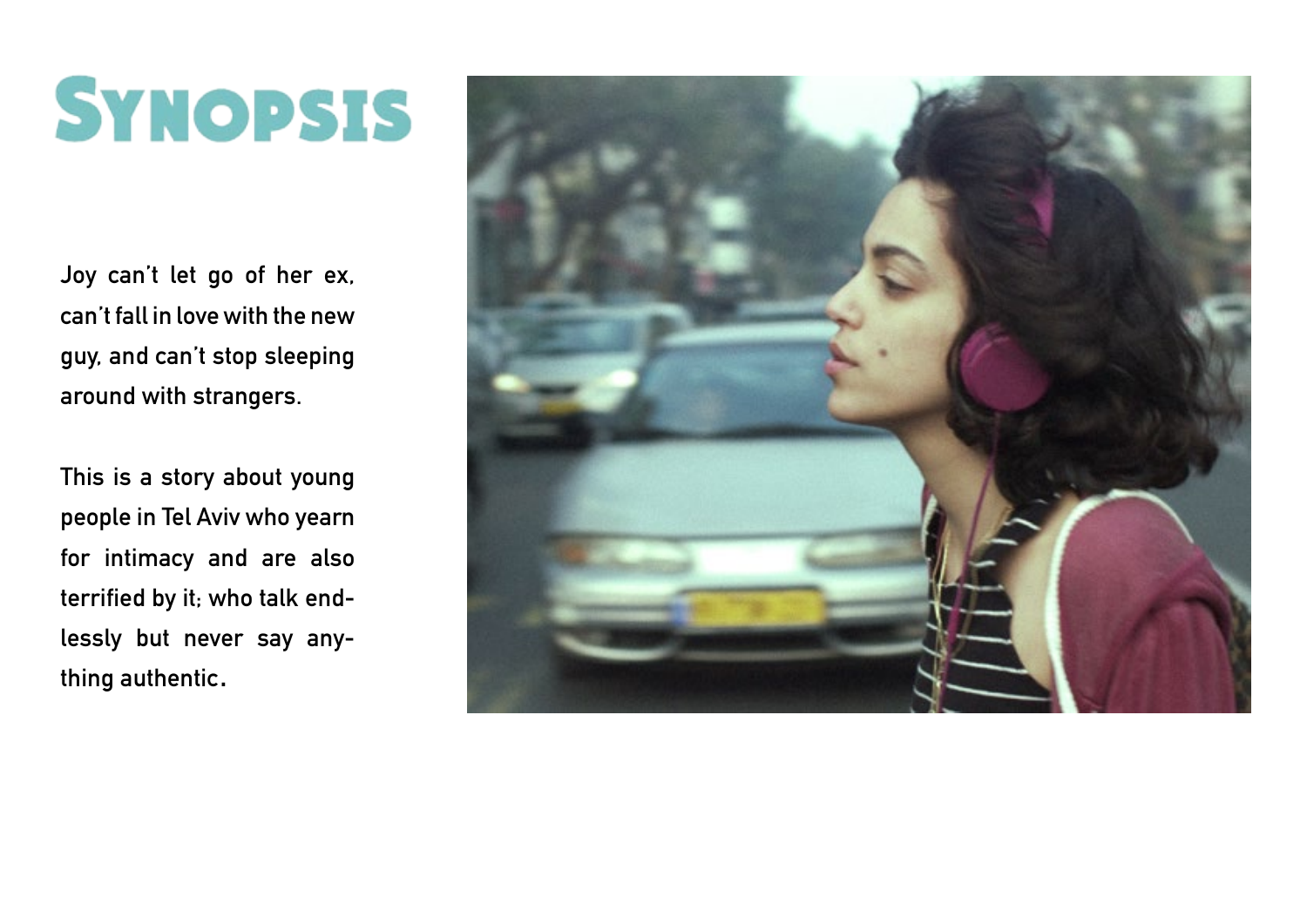

## **SUMMARY**

**Joy is a young woman living in Tel Aviv. She has a love-hate relationship with its casual sex scene.**

**Her whole world is her apartment, and the street where it's located. The same street in which her ex lives, the one who refuses to get in touch with her.**

**Joy tried desperately to get him back and will not let him go. That is, until she runs into Nir, a chatty intellectual type, who says and does whatever he wants.**

**Nir inspires Joy. In her attempts to be free like him, she will be cruel to others and develop an obsessive hunger for touch.**

**The movie deals with urban loneliness within the Y generation. The young people of Tel Aviv who yearn for intimacy and are also terrified by it; who talk endlessly but never say anything authentic.**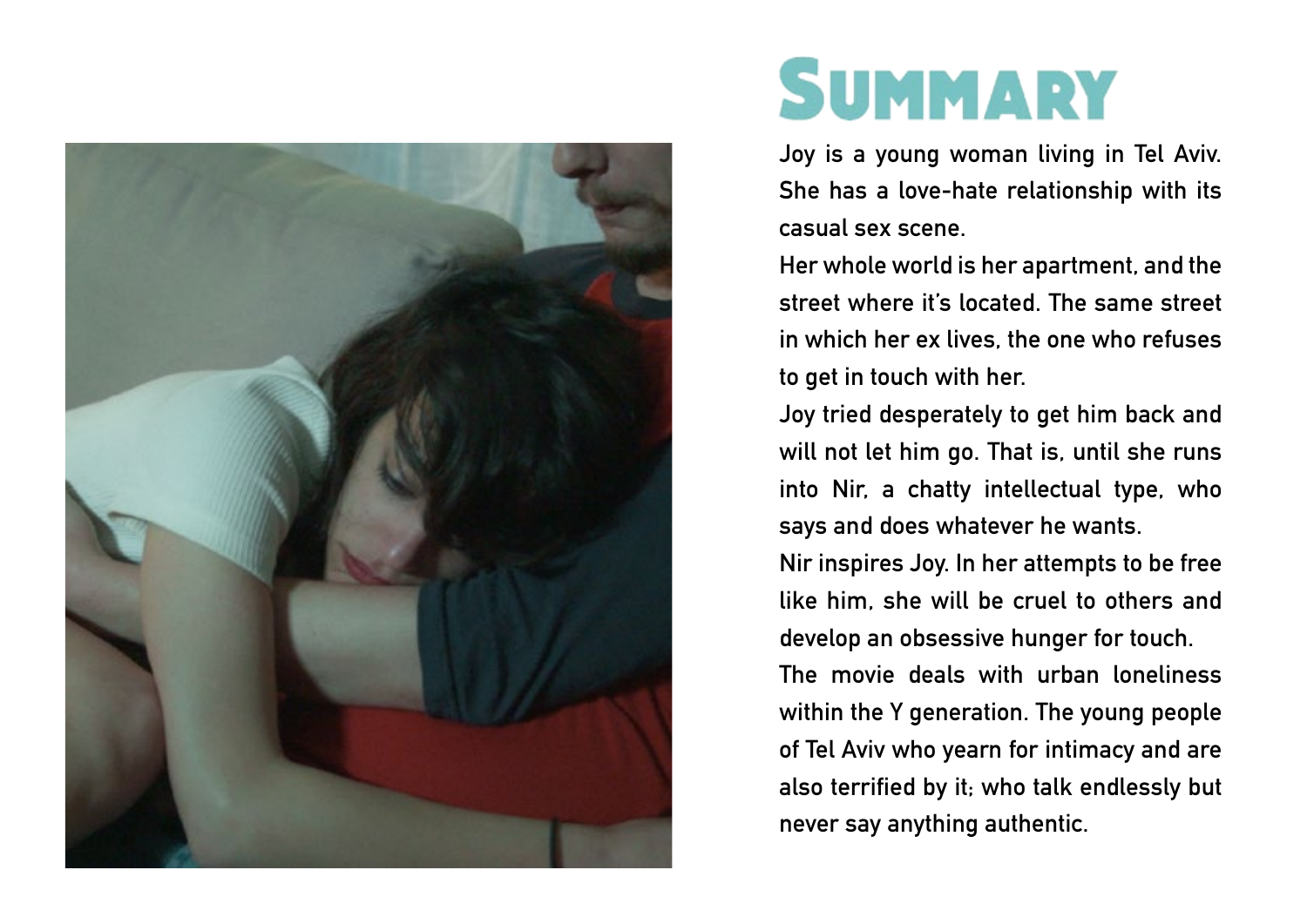

## **CREW**

**Director, Proucer, Writer - Hadas Ben Aroya Cinematographer - Meidan Arama Editor - Or Lee-Tal Production Manager - Reut Arbel, Gili Porat Production Desingner - Shir Kleiman Sound Design & mix - Neal Gibbs**

### **CAST**

- **Joy Hadas Ben Aroya**
- **Nir Yonatan Bar-Or**
- **Oren Meir Toledano**
- **Yonatan Netzer Charitt**
- **Michal Hagar Enosh**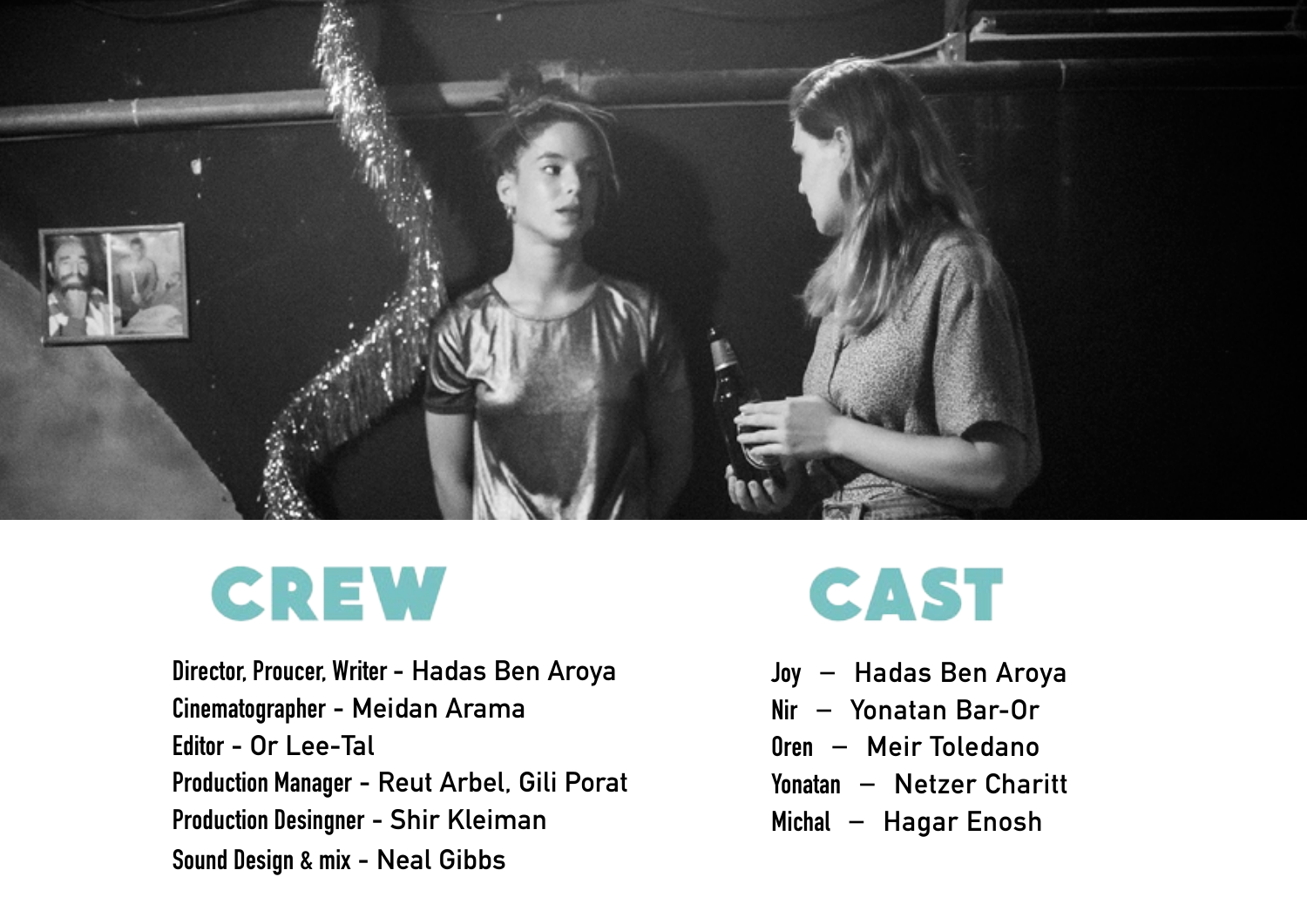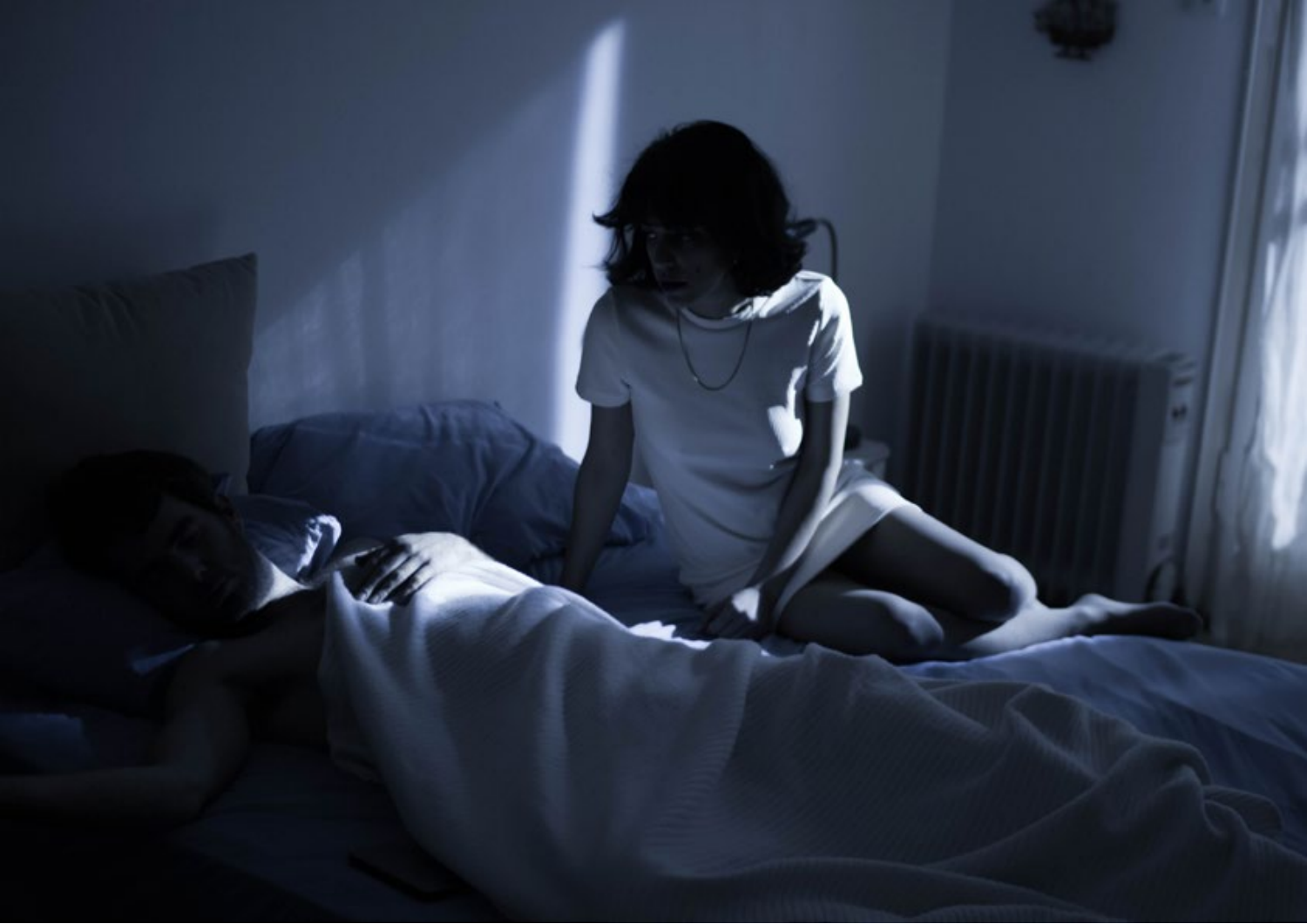# **DIRECTOR'S NOTE**

**I wanted my first film to be about my friends. It was during my last semester at the Steve Tisch School of Film in Tel Aviv University, when I first realized I was, after all, part of something. Western society teaches young people that they are all special little unicorns. Well, I'm not. And I wanted to make a film about all those people who grew up thinking they were unicorns, about my friends and their non-unicorn lives, about whatever it is that unites and defines us.**

**The great thing about making a movie about your friends is that inspiration is everywhere. I was sitting in a bar with a friend when this friend told me this story:**

**She was dating this guy, who wasn't the sharpest pencil, but that's just because he wasn't being sarcastic like everyone else. So she wanted to sleep with him. In fact, she wanted to sleep with him so bad that he got nervous and could not get an erection. She gave up, but he wanted to spend the night. When she told him to go, he got dressed while mumbling, almost singing to himself:**

**'Now that's a life lesson, here's a life lesson, a real-life life lesson'".**

**I immediately knew I had my first scene. My movie is called "people that are not me", but it really is about people who are just like me: Y-generation Tel Avivians trying to be intimate but ending up being sarcastic.**

**Making a film about unauthentic people requires strict authenticity. That's why I filmed every shot chronologically. That's why I also casted non-actors. That's how I ended up playing the leading role.**

**You see, I wanted to make a film about me, about my friends and my generation. I wanted to make a film that is neither biographic nor pornographic, a film that will be representative of what many people my age are going through and struggling with.**

**Hopefully, if the mirror I present is clear enough, I could make them laugh at themselves struggling.**

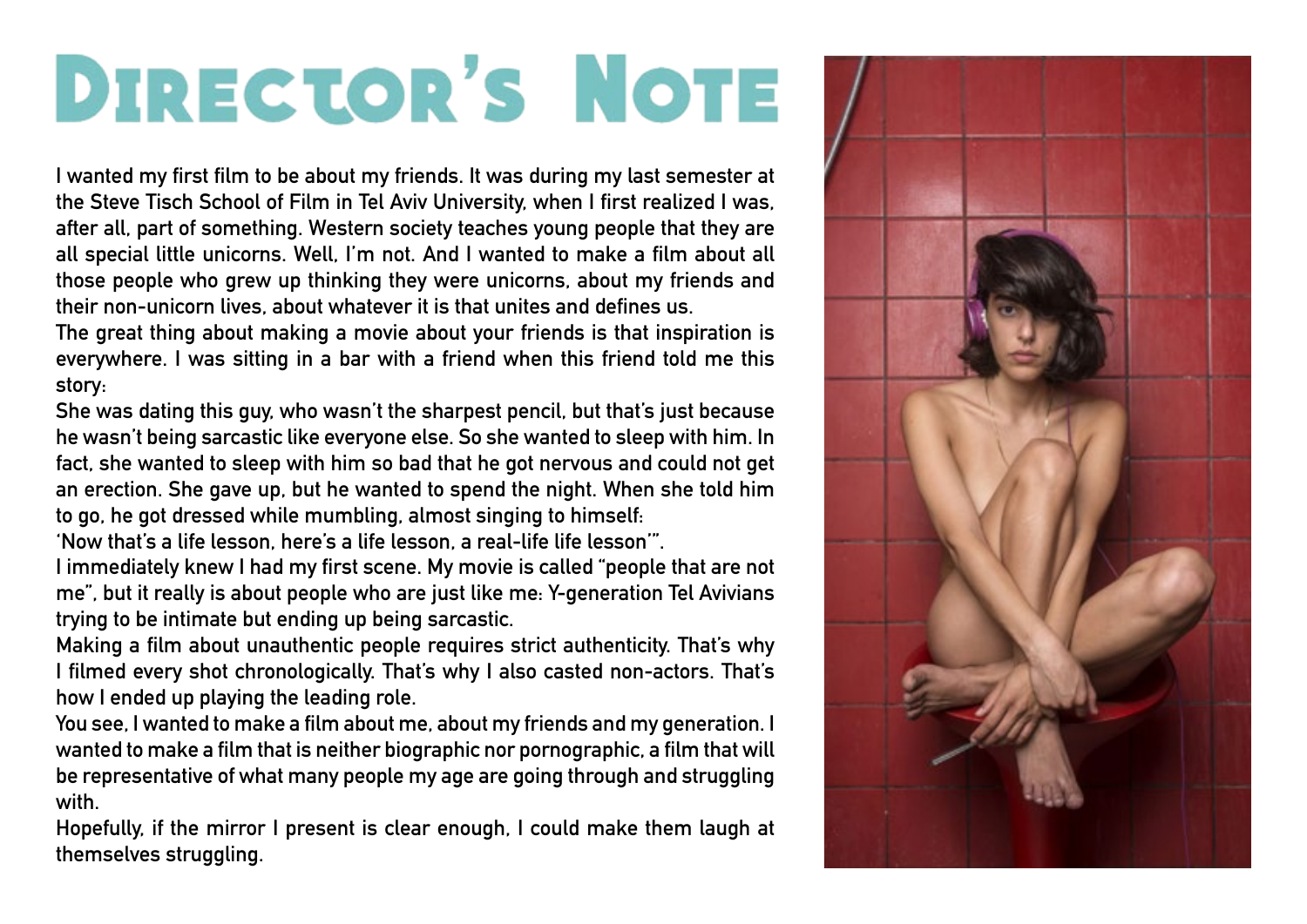### HADAS BEN AROYA - "JOY", PRODUCER, WRITER, DIRECTOR

**Born in 1988, Hadas Ben Aroya lived in Tel Aviv, Israel. In 2014, Ben Aroya graduated from the Steve Tisch School of Film at Tel Aviv University. While studying she wrote and directed a short film called "Sex Doll" That participate in the Tel Aviv international student film festival official selection, and won the Gold Panda, Sichuan. "People That Are Not Me" is her first feature film.** 

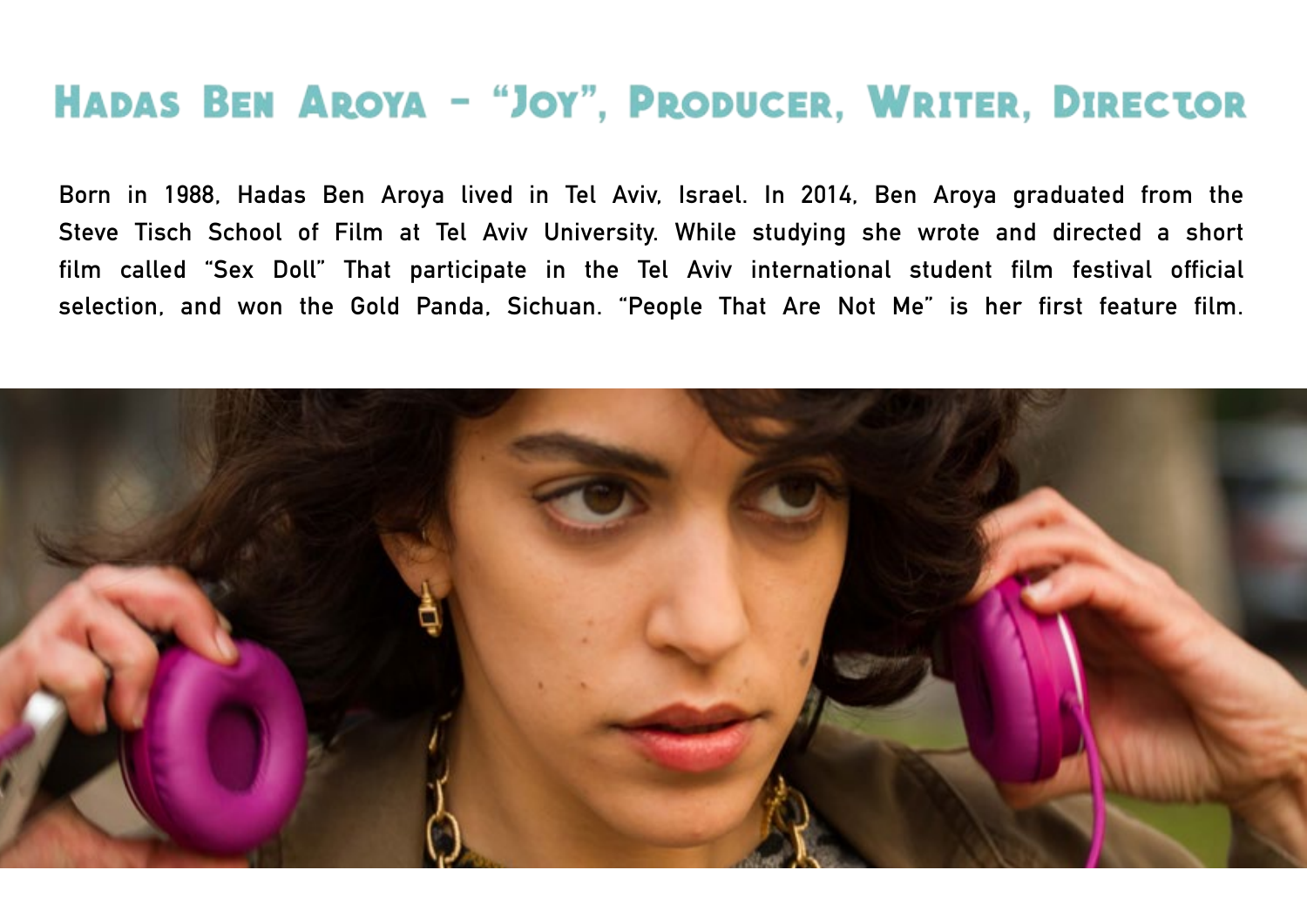#### YONATAN BAR-OR - "NIR"

**Born in 1981, A Graduate of the Acting and Performance School "Manoa Hipus" , Founded and Directed by Itzik Giuli. Yonatan played the lead role in "Someone to Run with" (Mishehu Larutz Ito), a 2006 Israeli drama-thriller directed by Oded Davidoff, which received 12 nominations at that year's Israeli Film Academy Awards. He has also acted in the web-series "Bekarov Eztleh", episode Directed by Yula Gidron. Bar-Or has performed and participated in several theatre and performance projects, working with companies such as "Public Movement" and "Theatre Malenki", as well as collaborating** 

**with his partner Shuli Enosh on several choreographies both as co-choreographer and as dramaturge.**





#### **MEIDAN ARAMA - CINEMATOGRAPHY**

**Born in 1984 in Raanana Israel, Meidan studied Filmmaking in Steve Tisch School of Film at Tel Aviv University. During that time he shot several shorts which participated in film festivals around the world. "Stitches" won the Best Short in 2011 Tribeca Film Festival, "Court" won Best Short Fiction Film in 2013 Mediawave International Film Festival, and "The Loss" won Best Short in 2015 Brescello Film Festival and Best Foreign Short Award in 2015 Rome International Film Festival. Meidan currently working on his second feature film "God of piano" directed by Itay Tal.**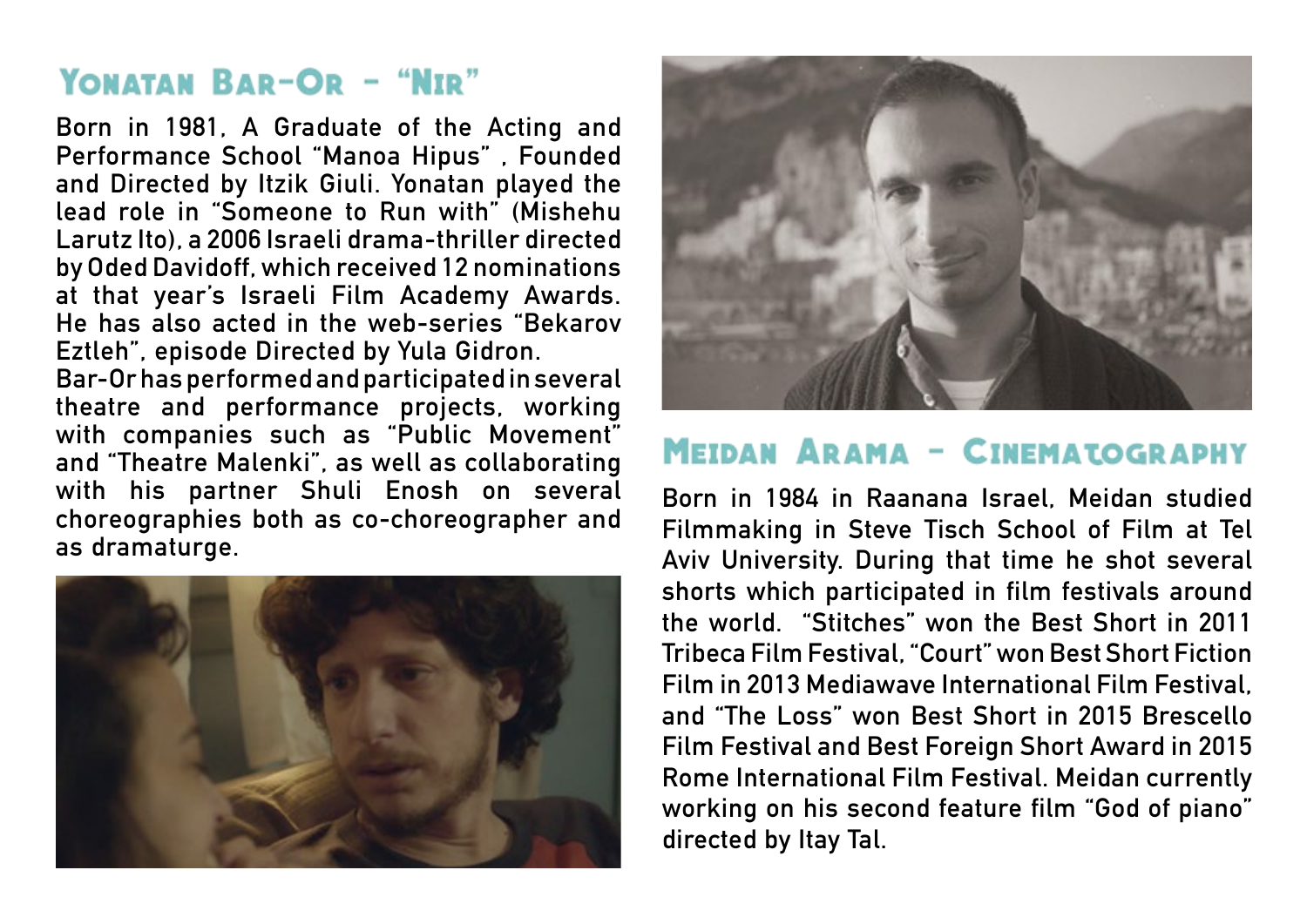### **OR LEE-TAL - EDITOR**

**Graduated as an editor from Steve Tisch School of Film at Tel Aviv University in 2011. "People that are not me" is his second Feature film. As a student, he edited the Tribeca 2012 winner "Stitches", and participated in Cannes film festival in 2011 and 2012 as part of the "Cinefondation" with "Martha Must Fly", and the "Semaine de la Critique" with "RETURN".**

**"People that are not me" is the second collaboration between Or and Hadas Ben Aroya, after working together**